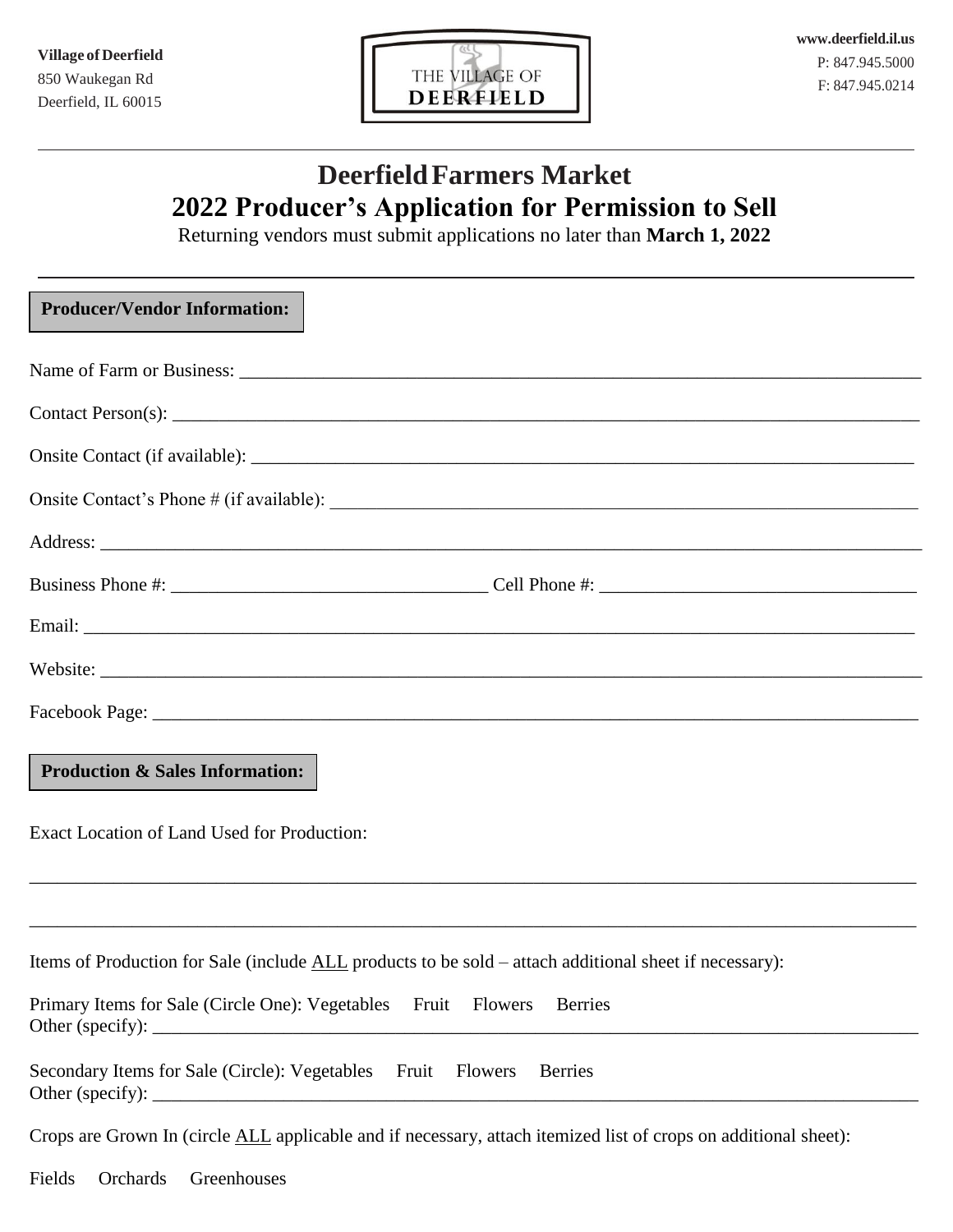Lake County Health Dept. Temporary Food Service Permit Required: \_\_\_ Yes \_\_\_ No (Vendors selling or offering samples of processed food for human consumption must apply for a TFS Permit)

Electricity Needed: \_\_\_ Yes \_\_\_ No

**Sales Tax & Liability Insurance:**

Illinois Sales Tax License Number: \_\_\_\_\_\_\_\_\_\_\_\_\_\_\_\_\_\_\_\_\_\_\_\_\_\_\_\_\_\_\_\_\_\_\_\_\_\_\_\_\_\_\_\_\_\_\_\_\_\_\_\_\_\_\_\_\_\_\_\_\_\_\_\_\_\_ (If license has not been received, please provide application date)

Product Liability Insurance Policy No.

Copy of current certificate of insurance must accompany this application. Policy must remain in full force and effect through the end of market season. If policy expires prior to the end of the market season, Vendor must submit a new certificate evidencing renewal of liability insurance.

Insurance Company: \_\_\_\_\_\_\_\_\_\_\_\_\_\_\_\_\_\_\_\_\_\_\_\_\_\_\_\_\_\_\_\_\_\_\_\_\_\_\_\_\_\_\_\_\_\_\_\_\_\_\_\_\_\_\_\_\_\_\_\_\_\_\_\_\_\_\_\_\_\_\_\_\_\_\_\_\_\_

 $Limit:$ 

### **2022 Market Attendance:**

|  |             |                |    | Attending ALL Market Dates _____ Attending Select Market Dates (Circle Dates) |    |    |  |
|--|-------------|----------------|----|-------------------------------------------------------------------------------|----|----|--|
|  | June        | 11             | 18 | 25                                                                            |    |    |  |
|  | July        | 2              | 9  | 16                                                                            | 23 | 30 |  |
|  | August      | 6              | 13 | 20                                                                            | 27 |    |  |
|  | September 3 |                | 10 | 17                                                                            | 24 |    |  |
|  | October     | $\overline{1}$ | 8  | 15                                                                            |    |    |  |
|  |             |                |    |                                                                               |    |    |  |

Number of *Producer Spaces* Needed: \_\_\_\_\_\_\_\_\_\_ Assessed Vendor Fees: \_\_\_\_\_\_\_\_\_\_

\*A *producer space* is the equivalent of two standard parking spaces, approximately 17' W x 19' L. A minimum of one producer space is required at the rate of \$10 per week. Additional spaces will be assessed as follows: \$5 per week for each additional <sup>1</sup>/<sub>2</sub> producer space (i.e. one parking space) up to a maximum of \$25 per week for 2<sup>1</sup>/<sub>2</sub> producer spaces (i.e. five-six parking spaces).

#### **Weekly Vendor Fee Schedule:**

| <b>Producer Spaces</b>                                   | <b>Weekly Fee</b> |  |
|----------------------------------------------------------|-------------------|--|
| 1 producer space (two parking spaces)                    | \$10              |  |
| $1\frac{1}{2}$ producer spaces (three parking spaces)    | \$15              |  |
| 2 producer spaces (four parking spaces)                  | \$20              |  |
| $2\frac{1}{2}$ producer spaces (five-six parking spaces) | \$25              |  |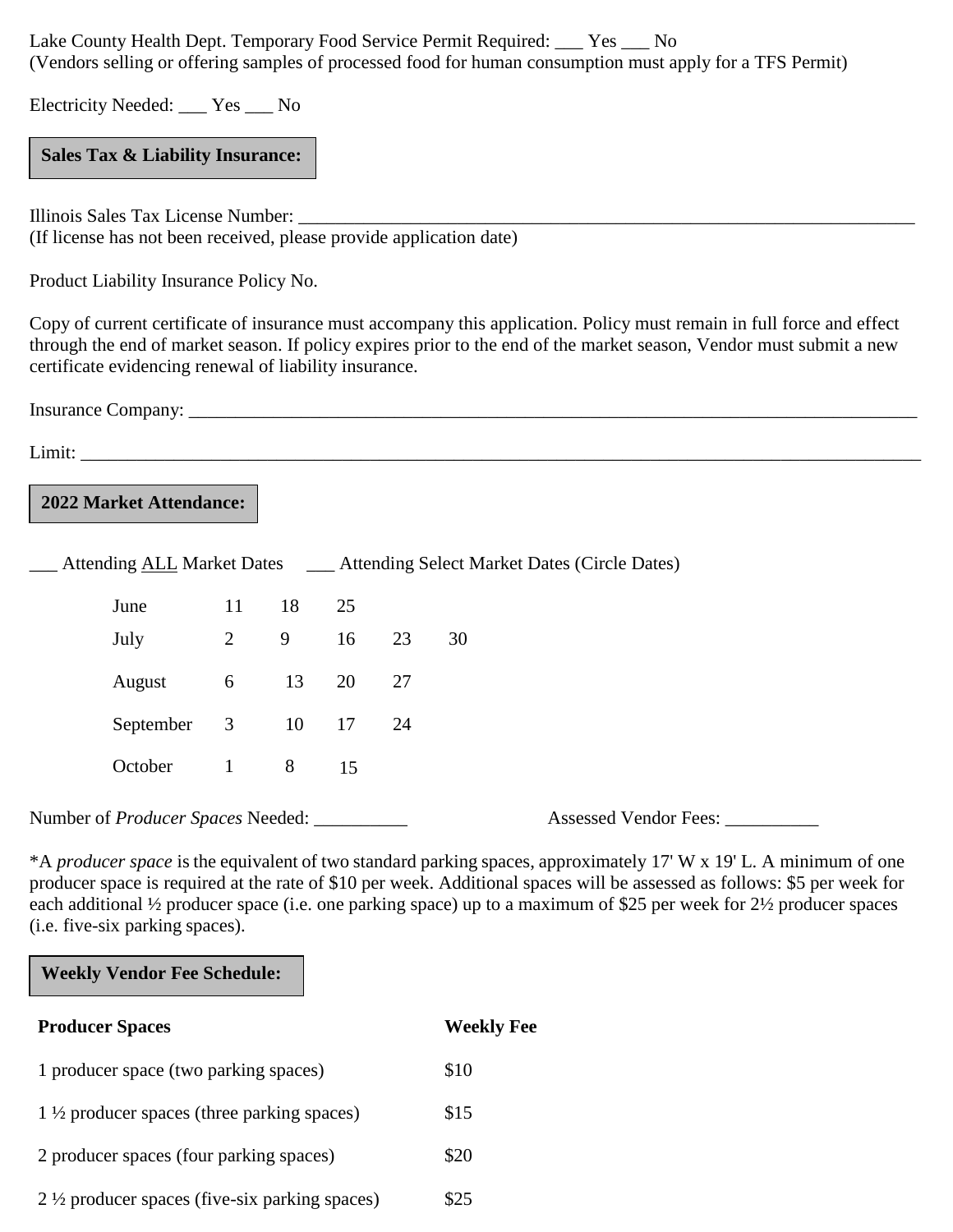#### **Vendor Bio:**

Please include a brief bio of your farm or business for inclusion in our market website and Facebook page. If you have a website or social media presence, be sure to include the web address so we can provide a link to your site and a photo if you would like that included. **Please do not write "same as previous". Any business information you wish to have displayed by the Village must be stated on this application.** 

\_\_\_\_\_\_\_\_\_\_\_\_\_\_\_\_\_\_\_\_\_\_\_\_\_\_\_\_\_\_\_\_\_\_\_\_\_\_\_\_\_\_\_\_\_\_\_\_\_\_\_\_\_\_\_\_\_\_\_\_\_\_\_\_\_\_\_\_\_\_\_\_\_\_\_\_\_\_\_\_\_\_\_\_\_\_\_\_\_\_\_\_\_\_\_

\_\_\_\_\_\_\_\_\_\_\_\_\_\_\_\_\_\_\_\_\_\_\_\_\_\_\_\_\_\_\_\_\_\_\_\_\_\_\_\_\_\_\_\_\_\_\_\_\_\_\_\_\_\_\_\_\_\_\_\_\_\_\_\_\_\_\_\_\_\_\_\_\_\_\_\_\_\_\_\_\_\_\_\_\_\_\_\_\_\_\_\_\_\_\_

\_\_\_\_\_\_\_\_\_\_\_\_\_\_\_\_\_\_\_\_\_\_\_\_\_\_\_\_\_\_\_\_\_\_\_\_\_\_\_\_\_\_\_\_\_\_\_\_\_\_\_\_\_\_\_\_\_\_\_\_\_\_\_\_\_\_\_\_\_\_\_\_\_\_\_\_\_\_\_\_\_\_\_\_\_\_\_\_\_\_\_\_\_\_\_

\_\_\_\_\_\_\_\_\_\_\_\_\_\_\_\_\_\_\_\_\_\_\_\_\_\_\_\_\_\_\_\_\_\_\_\_\_\_\_\_\_\_\_\_\_\_\_\_\_\_\_\_\_\_\_\_\_\_\_\_\_\_\_\_\_\_\_\_\_\_\_\_\_\_\_\_\_\_\_\_\_\_\_\_\_\_\_\_\_\_\_\_\_\_\_

Please provide information here (attached additional sheet if necessary):

#### **Pre-Ordering Options:**

Does your business offer customers the option to pre-place market orders? \_\_\_ Yes \_\_\_ No

If yes, please indicate/provide:

How orders are placed (i.e. phone, email, website, etc.):

How payments are made (i.e. phone, website, in-person, etc.): \_\_\_\_\_\_\_\_\_\_\_\_\_\_\_\_\_\_\_\_\_\_\_\_\_\_\_\_\_\_\_\_\_\_\_\_\_\_\_\_\_\_\_\_\_

Contact information for pre-order placement (i.e. phone number, website, email address, etc.):

#### **Organic Certification:**

Village of Deerfield Farmers Market Affidavit for Selling Product Labeled "Organically Grown" *(Please attach copy of Organic Certification)*

\_\_\_\_\_\_\_\_\_\_\_\_\_\_\_\_\_\_\_\_\_\_\_\_\_\_\_\_\_\_\_\_\_\_\_\_\_\_\_\_\_\_\_\_\_\_\_\_\_\_\_\_\_\_\_\_\_\_\_\_\_\_\_\_\_\_\_\_\_\_\_\_\_\_\_\_\_\_\_\_\_\_\_\_\_\_\_\_\_\_\_\_\_\_\_

I/We, \_\_\_\_\_\_\_\_\_\_\_\_\_\_\_\_\_\_\_\_\_\_\_\_\_\_\_\_\_\_\_\_\_\_\_\_\_\_\_\_\_\_\_\_\_\_\_\_\_\_, certify that the products I/we sell that are labeled as "organically grown" have not, nor will not, receive any chemical pesticides or fertilizers, other than naturally occurring, this year.

\_\_\_\_\_\_\_\_\_\_\_\_\_\_\_\_\_\_\_\_\_\_\_\_\_\_\_\_\_\_\_\_\_\_\_\_\_\_\_\_\_\_\_\_\_\_\_\_\_\_\_\_\_\_\_\_\_\_\_\_\_\_\_\_\_\_\_\_\_\_\_\_\_\_\_\_\_\_\_\_\_\_\_\_\_\_\_\_\_\_\_\_\_\_\_

Signed Date

\_\_\_\_\_\_\_\_\_\_\_\_\_\_\_\_\_\_\_\_\_\_\_\_\_\_\_\_\_\_\_\_\_\_\_\_\_\_\_\_\_\_\_\_\_\_\_\_\_\_\_\_\_\_\_\_\_\_\_\_\_\_\_\_\_\_\_\_\_\_\_\_\_\_\_\_\_\_\_\_\_\_\_\_\_\_\_\_\_\_\_\_\_\_\_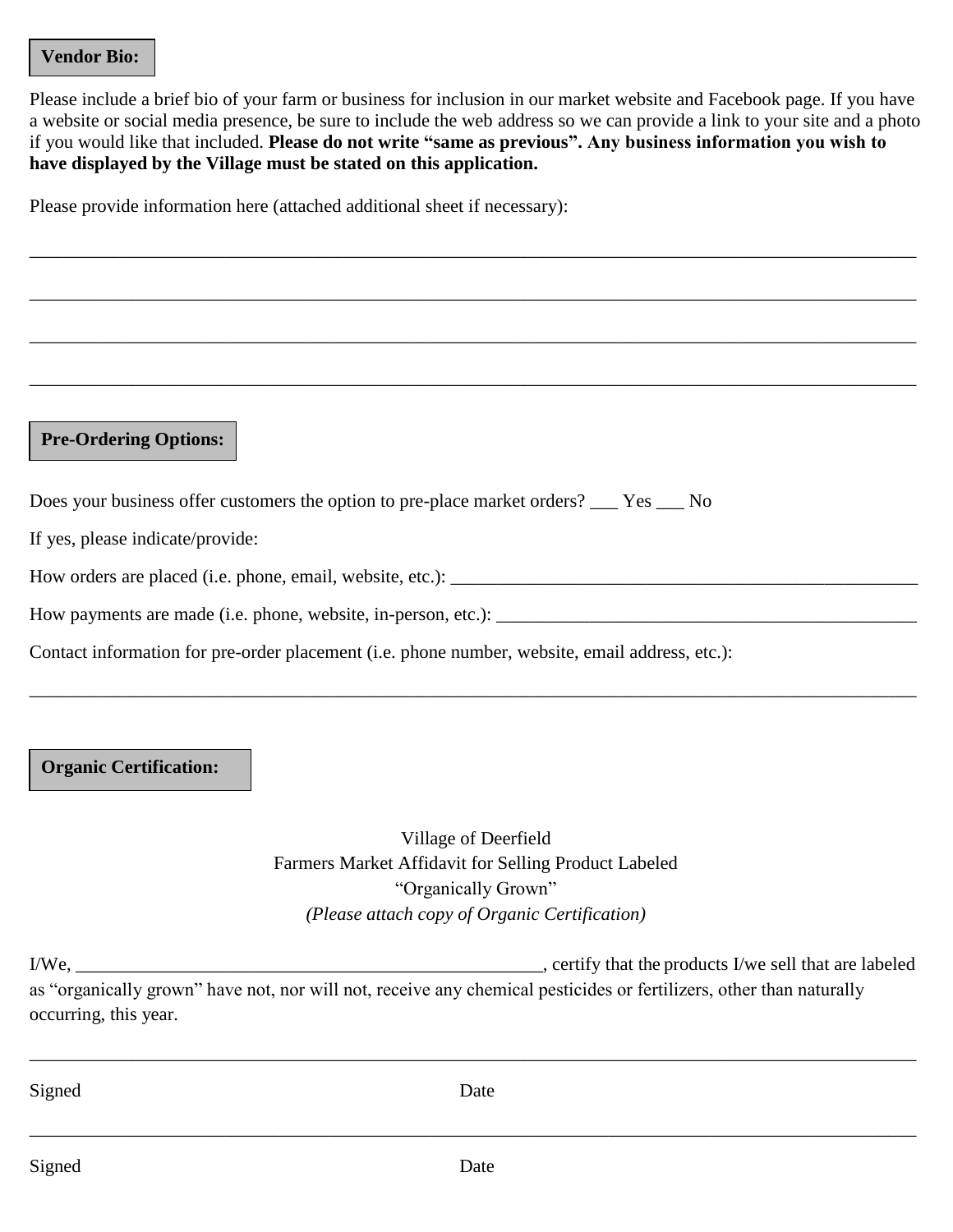#### Affidavit

I/We, \_\_\_\_\_\_\_\_\_\_\_\_\_\_\_\_\_\_\_\_\_\_\_\_\_\_\_\_\_\_\_\_\_\_\_\_\_\_\_\_\_\_\_\_\_\_\_\_\_\_, hereby agree to sell or offer for sale at the Village of Deerfield Farmers Market, only such items which are listed in the application, and which are of my/our production on the described property. I/We swear that all information is correct and complete to the best of my/our knowledge. I/We hereby affirm that I/we have read and understand the RULES OF OPERATION and agree to abide by all rules that have been established for the operation of the Deerfield Farmers Market. I/We acknowledge full responsibility for all activities and conduct. I/We further acknowledge full responsibility for all activities conducted throughout the term of this permit and agree to hold the Village of Deerfield harmless and to indemnify the Village of Deerfield from any and all claims arising under this permit. I/We also affirm that I/we carry an insurance policy that will protect against liability and that I/we must carry proof of said insurance when attending the Village of Deerfield Farmers Market.

| Signed | Date |  |
|--------|------|--|
| Signed | Date |  |

**Submission:** Please return your completed application to the *Village of Deerfield, Farmers Market Manager, 850 Waukegan Road, Deerfield, IL 60015*. OR email your application to Management Analyst, Mary Glowacz at [msglowacz@deerfield.il.us](mailto:msglowacz@deerfield.il.us)

**Deadline:** To reserve your vendor space, a completed application and vendor fees are due in full by **Tuesday, March 1, 2022**. Vendor fees are non-refundable. Every effort to assign you the same vendor space will be made. The Market Manager reserves the right to relocate vendors at any time during the market season depending on space availability.

**Payments:** Please make all checks payable to the *Village of Deerfield*. The Farmers Market Committee reserves the right to approve all applications. Please keep a copy of the completed application for your records.

**Questions:** Contact Management Analyst, Mary Glowacz at (847) 719-7436 | [msglowacz@deerfield.il.us](mailto:msglowacz@deerfield.il.us)

**More Information:** For more information on the Deerfield Farmers Market visit [deerfield.il.us/Farmers-Market](http://deerfield.il.us/Farmers-Market)

#### **Vendor Application Checklist (as applicable):**

- Vendor Application
- Check for Vendor Fees *(payable to the Village of Deerfield)*
- State of Illinois Tax License Information
- Current Certificate of Liability Insurance *(application is not complete without insurance certificate)*
- Organic Certification
- Lake County Health Department Permit
- Producer History *(new applicants only)*